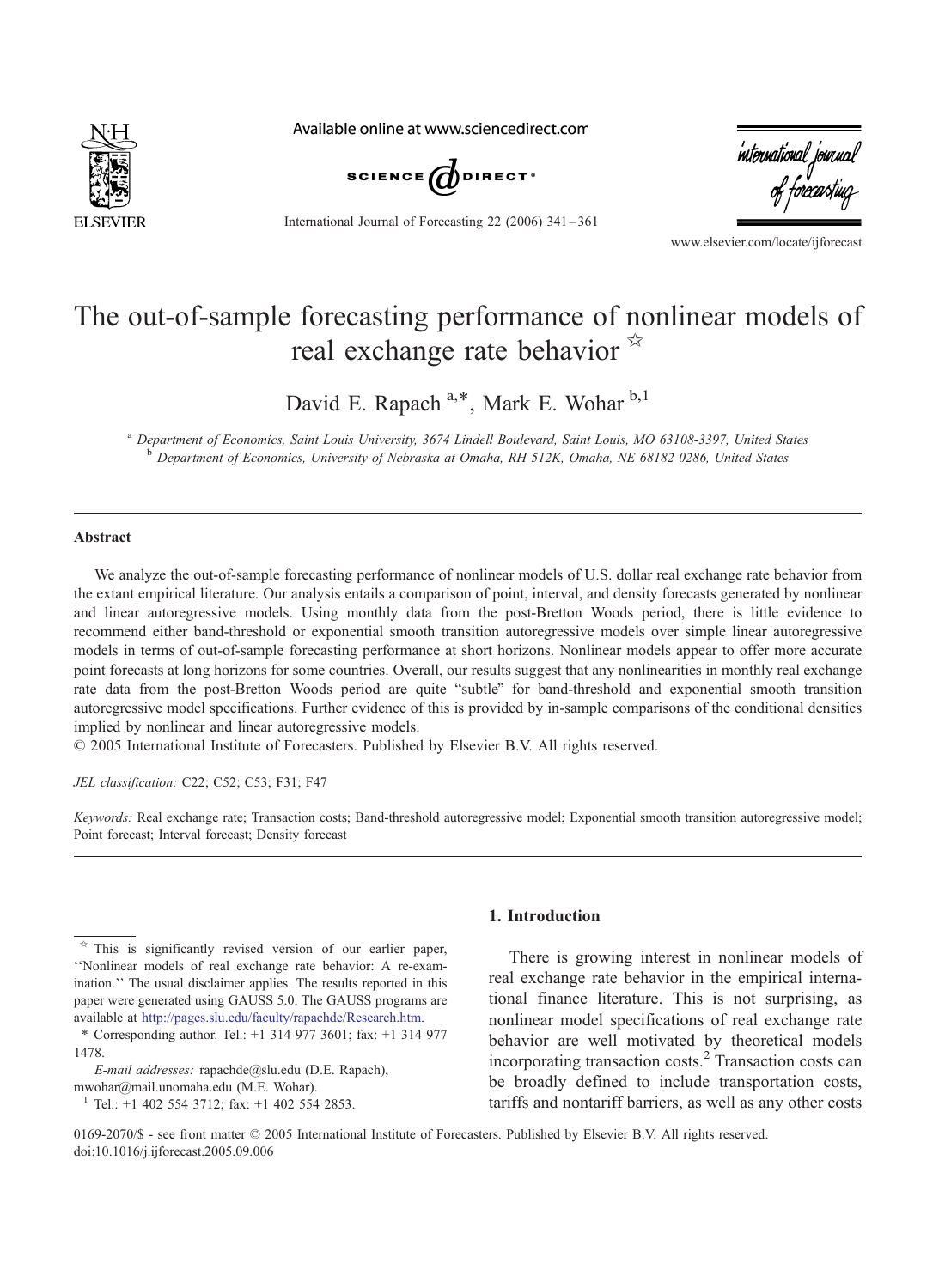that agents incur in international trade ([Obstfeld &](#page--1-0) Rogoff, 2000). Intuitively, transaction costs give rise to a band of inactivity where arbitrage is not profitable, so that nominal exchange rate deviations from purchasing power parity (real exchange rate fluctuations) are not corrected inside the band. However, if the real exchange rate moves outside the band, arbitrage works to bring the real exchange rate back to the edge of the band.

Motivated by theoretical models incorporating transaction costs, two recent studies estimate nonlinear autoregressive (AR) models for U.S. dollar real exchange rates over the post-Bretton Woods period. [Obstfeld and Taylor \(1997\)](#page--1-0) estimate band-threshold AR [\(Balke & Fomby, 1997;](#page--1-0) Band-TAR) models for a large number of U.S. dollar real exchange rates based on both broad and disaggregated consumer price indices. In line with the theoretical models cited above, the Band-TAR model is characterized by unit-root behavior in an inner regime and reversion to the edge of the unit-root band in an outer regime. A second study, [Taylor, Peel, and Sarno \(2001\),](#page--1-0) considers exponential smooth transition AR (Granger & Teräsvirta, 1993; ESTAR) models of U.S. dollar real exchange rate behavior. In contrast to the discrete regime switching that characterizes the Band-TAR model, the ESTAR model allows for smooth transition between regimes.<sup>3</sup> As [Taylor et al. \(2001\)](#page--1-0) pointed out, [Bertola and](#page--1-0) Caballero (1990), [Dumas \(1994\),](#page--1-0) and Teräsvirta (1994) suggest that time aggregation and non-synchronous adjustment by heterogeneous agents is likely to lead to smooth regime switching, rather than discrete switching, and this is especially likely to be the case for real exchange rates based on broad price indices. Using monthly data for the U.S. dollar real exchange rate vis-à-vis the U.K., Germany, France, and Japan over the post-Bretton Woods era, [Taylor et](#page--1-0) al. (2001) estimate a parsimonious ESTAR model for each country. For their ESTAR models, the real exchange rate follows a random walk in the extreme

inner regime near the long-run equilibrium, while the speed of reversion to the long-run equilibrium increases the farther the real exchange rate deviates from the long-run equilibrium. [Taylor et al. \(2001\)](#page--1-0) conclude that the real exchange rates they consider are well characterized by nonlinear mean reversion.<sup>4</sup>

[Obstfeld and Taylor \(1997\)](#page--1-0) and [Taylor et al. \(2001\)](#page--1-0) report evidence of nonlinear behavior in U.S. dollar real exchange rates. All of the evidence reported in these well-known and oft-cited papers is based on insample tests. In the present paper, we add to the existing empirical literature on nonlinear real exchange rate behavior by undertaking an extensive evaluation of the out-of-sample forecasting performance of the nonlinear AR models from these papers. Tests of out-of-sample forecasting performance are widely viewed as an important component of model evaluation and a way of guarding against model overfitting. In our evaluation, we simulate the situation of a forecaster who uses the fitted nonlinear AR models from [Obstfeld and Taylor \(1997\)](#page--1-0) and [Taylor et al. \(2001\)](#page--1-0) to forecast real exchange rate observations that have become available since the models were originally estimated.<sup>5</sup> We compare the out-of-sample real exchange rate forecasts generated by these fitted nonlinear AR models to out-of-sample forecasts generated by fitted linear AR models. If the forecasts generated by nonlinear AR models are superior to those generated by simple linear AR models, this can be construed as strong empirical evidence in favor of nonlinear model specifications.

We first compare the out-of-sample forecasting performance of nonlinear and linear AR models in terms of mean squared forecast error (MSFE), and we test whether the nonlinear AR model forecasts are significantly superior to the linear AR model forecasts

<sup>2</sup> Theoretical models incorporating transaction costs include [Benninga and Protopapadakis \(1988\),](#page--1-0) [Williams and Wright](#page--1-0) (1991), [Dumas \(1992\),](#page--1-0) [Coleman \(1995\),](#page--1-0) [Sercu, Uppal, and Van](#page--1-0) Hulle (1995), [Ohanian and Stockman \(1997\),](#page--1-0) [O'Connell \(1998\),](#page--1-0) and [Obstfeld and Rogoff \(2000\).](#page--1-0)<br><sup>3</sup> Like the Band-TAR model, the ESTAR model is characterized

by symmetric adjustment.

<sup>4</sup> [Sarantis \(1999\)](#page--1-0) also estimates ESTAR models for real exchange rates using monthly data from the post-Bretton Woods period. However, he estimates ESTAR models under the assumption that real exchange rate levels are nonstationary, while theoretical models suggest estimating nonlinear models under the assumption that real exchange rate levels are globally stationary.

<sup>5</sup> [Michael, Nobay, and Peel \(1997\)](#page--1-0) also estimate ESTAR models for U.S. dollar real exchange rates using the [Lothian and Taylor](#page--1-0) (1996) annual data that cover more than two centuries. We do not consider this study in detail in the present paper, as there are only a relatively small number of annual observations that have become available since the models were originally estimated.